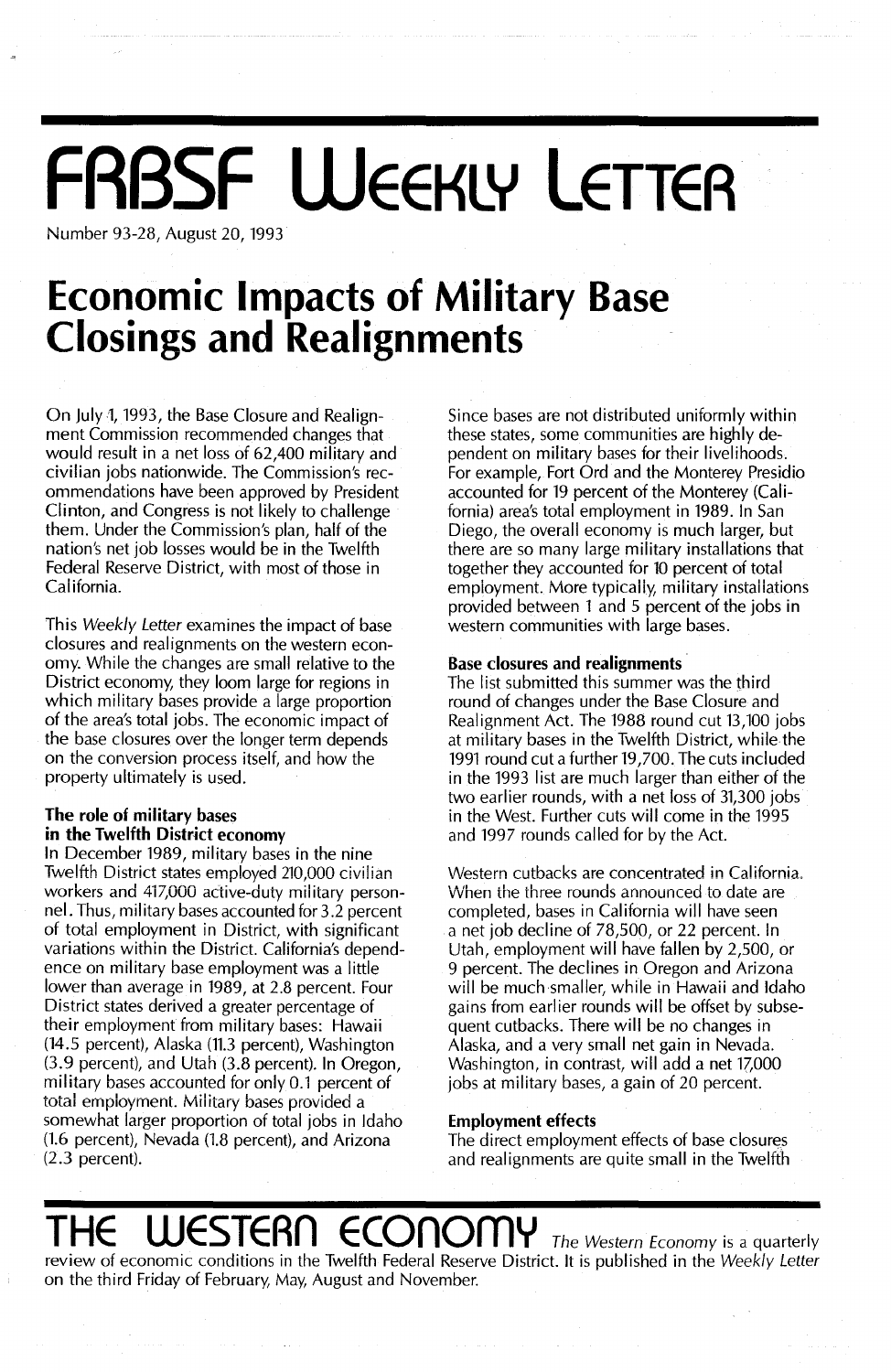# **FRBSF**

District, with the net job losses from all three rounds amounting to only 0.3 percent of total employment. However, the effects vary widely within the West. The Monterey and Vallejo metropolitan areas in California are most affected, with announced changes leading to the direct loss of 13 and 6 percent of jobs, respectively. Several other areas, all in California, will see more modest, but still significant, direct job losses of between 1 and 2 percent. These areas include Oakland, Riverside-San Bernardino, Sacramento, and San Francisco. In some metropolitan areas, certain communities would be hit much harder, such as Alameda in the Oakland area. In contrast, other areas stand to gain significantly. Personnel will be transferred to the San Diego, Puget Sound (Washington), and Fresno (California) areas.

In addition to the jobs lost (or gained) on bases, there would be "secondary effects" for communities in which changes occur. For example, at bases where jobs are cut, secondary effects would include lost business for firms whose customers are employed at the base and for firms that supply goods or services to the base, and lower property values. For communities that depend heavily on military bases, the economic impact of the changes will be large. A frequently used "rule of thumb" holds that each job lost (or gained) due to an exogenous change leads to one secondary job lost (or gained) in the affected community. For the District as a whole, however, the direct and secondary job losses are likely to be dwarfed by other economic factors, especially since most of the cutbacks are spread over several years.

#### **Longer-term effects of base closures**

When a military base is closed, the economic effects due to the initial job losses and their associated secondary effects can be mitigated if the base ultimately is converted to alternative uses. California bases that were closed in the 1970s currently are serving a wide variety of public and private sector uses. Most of these sites provide some jobs, though generally fewer than the military bases did. One exception is the former Benecia Arsenal (California), now an industrial park, which provides more than twice as many jobs. Planned or possible uses for military bases slated for closure include industrial parks, airports, prisons, parks, and local government facilities.

The amount of time from the decision to close a base to the successful conversion to civilian use varies greatly. The base closure itself usually takes place three to six years after the decision is made. All of the Twelfth District bases slated for closure on the 1988 and 1991 lists still had per~ sonnel on duty at the end of 1992.

The conversion process can be lengthy if the base has toxic contamination or unexploded ordnance, which must, by law, be cleaned up before the military can relinquish title to the land. At least two of the bases slated for closure on the 1993 list, EI Toro Marine Air Corps Station and Mare Island Naval Shipyard (both in California), have such extensive contamination problems that the Environmental Protection Agency has designated them as Superfund sites. In these cases, the clean-up process itself could generate a significant number of jobs.

In some cases, the conversion process has been delayed by disagreements among local authorities regarding how the property should be used. For example, litigation among neighboring communities regarding control of George Air Force Base in San Bernardino County, California has delayed the conversion there. In contrast, the process is farthest along when local authorities agreed early on about how the property would be used, which jurisdiction would coordinate the process, and which public or private entity would ultimately hold title to the land. For example, the transitions have been relatively smooth at the Presidio of San Francisco, which will become part of the Golden Gate National Recreational Area, and at England Air Force base in Louisiana, which had a major tenant in place even before the base was closed.

#### **Conclusion**

The western economy is large enough that the changes called for by the Base Closure and Realignment Commission are unlikely to have significant effects on the area's overall economic health. However, some parts of the West will see large job losses and a few will see significant gains. Communities in which bases are closed can recoup some or all of those losses over the long term if the bases are put to job-creating civilian uses. While a few communities can complete the conversion relatively quickly, for most it will be a long process.

> **Carolyn Sherwood-Call Economist**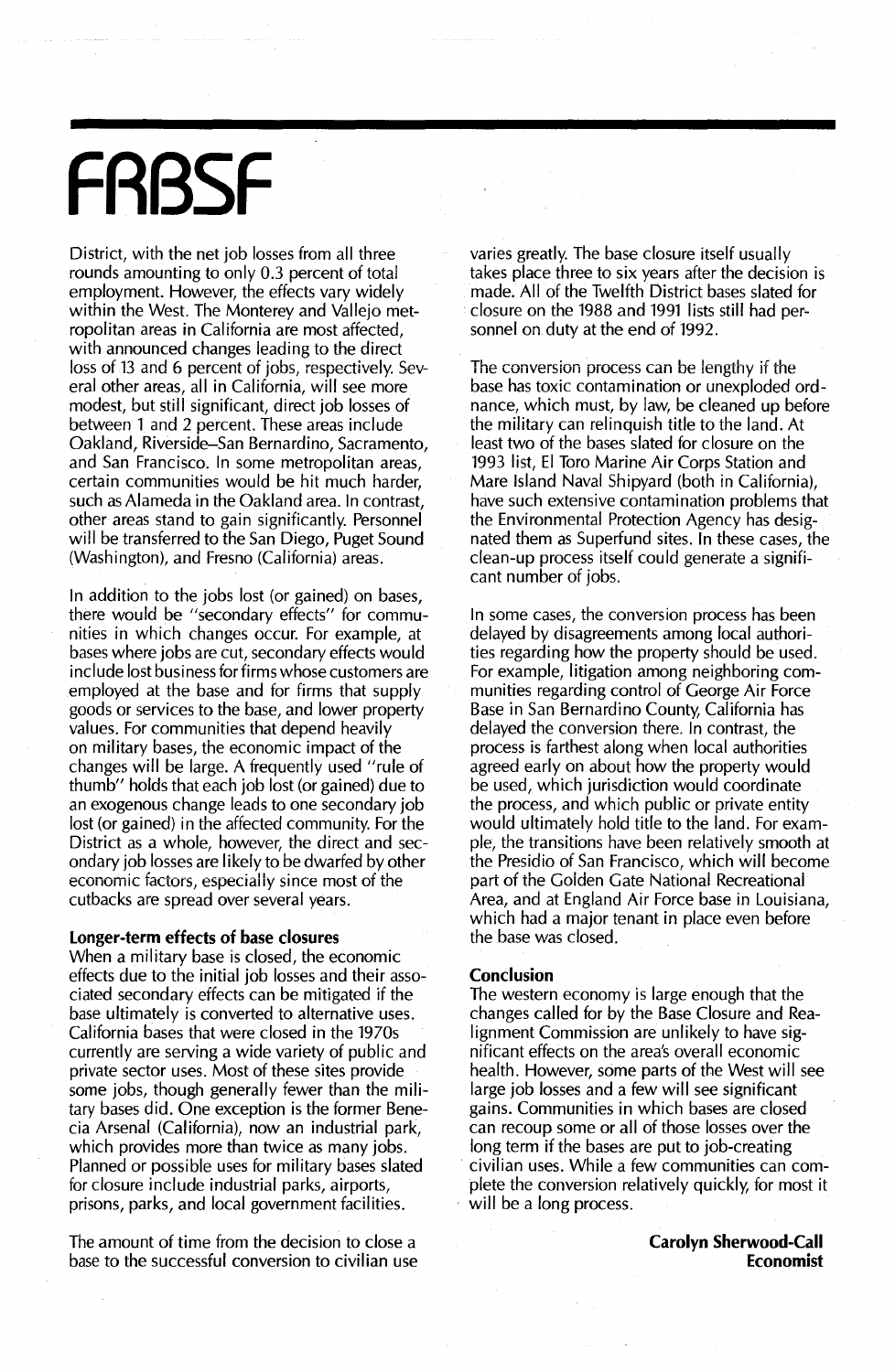| <b>DISTRICT INDICATORS</b>                           |                       |         |                 |         |                |                |                |                |                |          |
|------------------------------------------------------|-----------------------|---------|-----------------|---------|----------------|----------------|----------------|----------------|----------------|----------|
|                                                      | (Seasonally Adjusted) |         |                 |         |                |                |                |                |                |          |
|                                                      |                       |         |                 |         |                |                |                |                | % Change From: |          |
|                                                      | 93Q2                  | 93Q1    | 92Q4            | 92Q3    | 92Q2           | 92Q1           | 91Q4           | 91Q3           | 93Q1           | 92Q2     |
| <b>AGRICULTURE</b>                                   |                       |         |                 |         |                |                |                |                |                |          |
| $U S.$ crop prices, $1985 = 100$                     | 112.1                 | 109.1   | 109.2           | 1079    | 107.9          | 109.7          | 110.7          | 114.6          | 270            | 3.81     |
| District crop prices, 1985=100                       | 115.7                 | 108.6   | 112.1           | 110.4   | 101.3          | 116.5          | 107.5          | 120.6          | 6.56           | 14.22    |
| Farm cash receipts, million \$                       | 2,885.9               | 2,580.1 | 2,740.7         | 2,563.2 | 2,468.1        | 2,535.6        | 2,655.9        | 2,528.0        | 11.85          | 16.93    |
| Cattle-on-feed, 1985=100                             | 90.2                  | 90.2    | 91.1            | 91.4    | 86.5           | 86.1           | 81.1           | 84.4           | $-0.01$        | 422      |
| Cattle prices, California, \$/Cwt.                   | 67.3                  | 64.6    | 58.4            | 60.1    | 58.4           | 59.1           | 62.1           | 62.6           | 4.05           | 15.15    |
| <b>FORESTRY</b>                                      |                       |         |                 |         |                |                |                |                |                |          |
| Lumber production, millions board feet               | 1,231.3               | 1.316.4 | 1,426.9         | 1,385.6 | 1,369.1        | 1.431.4        | 1.370.5        | 1,418.8        | $-6.46$        | $-10.07$ |
| Northwest lumber inventory, millons board feet       | 2.072.1               | 2,016.3 | 2.088.8         | 2,198.1 | 2,267.8        | 2.203.8        | 2,314.1        | 2.395.4        | 277            | $-8.63$  |
| U.S. lumber prices, 1986=100                         | 194.0                 | 245.1   | 162.9           | 147.9   | 153.1          | 156.8          | 137.9          | 131.6          | $-20.85$       | 26.71    |
| <b>ENERGY</b>                                        |                       |         |                 |         |                |                |                |                |                |          |
| Spot price of oil, \$/barrel                         | 19.8                  | 19.8    | 20.6            | 21.7    | 21.1           | 18.9           | 21.8           | 21.6           | 0.15           | 6,11     |
| U.S. rig count                                       | 865.9                 | 861.0   | 860.1           | 861.6   | 868.9          | 863,7          | 877.9          | 891.6          | 0.57           | $-0.34$  |
| District rig count                                   | 50.9                  | 50.2    | 63.9            | 60.8    | 65.9           | 54.6           | 63.2           | 74.5           | 1.50           | 22.73    |
| Fuel mining employment, 1985=100                     | 60.3                  | 60.6    | 67.4            | 68.2    | 70.2           | 70.6           | 70.1           | 72.6           | 0.51           | 14.20    |
| U.S. selsmic crew count                              | 78.7                  | 75.7    | 73.7            | 71.7    | 80.7           | 80.2           | 89.9           | 98.9           | 3.97           | $-2.55$  |
|                                                      |                       |         |                 |         |                |                |                |                |                |          |
| <b>MINING</b>                                        |                       |         |                 |         |                |                |                |                |                |          |
| Mineral prices, 1986=100                             | 98.9                  | 99.5    | 99.2            | 105.3   | 107.0          | 105.9          | 104.1          | 104.5          | $-0.56$        | $-7.58$  |
| Metal mining employment, 1985=100                    | 171.7                 | 176.3   | 177.5           | 179.0   | 180.1          | 182.5          | 180.6          | 184.1          | 2.64           | -4.69    |
| <b>CONSTRUCTION</b>                                  |                       |         |                 |         |                |                |                |                |                |          |
| Nonresidential awards, 1985=100                      | 96.4                  | 98.8    | 97.2            | 94.6    | 102.4          | 111.0          | 103.2          |                | $-2.46$        | $-592$   |
| <b>Residential permits</b>                           | 19,600                | 18,624  |                 | 19,538  |                |                |                | 94.5           | 5.24           | 3.58     |
| Western housing starts, thousands                    | 28.9                  | 19.0    | 21,147<br>21.2  | 26,3    | 18,922<br>26.7 | 19,564<br>21.9 | 19,749<br>19.5 | 18,488<br>24.1 | 51.87          | 8.36     |
| Construction employment, thousands                   | 865.9                 | 861.0   | 860.1           | 861.6   | 868.9          | 863.7          | 877.9          | 891.6          | 0.57           | $-0.34$  |
|                                                      |                       |         |                 |         |                |                |                |                |                |          |
| <b>MANUFACTURING</b>                                 |                       |         |                 |         |                |                |                |                |                |          |
| Wages, California, \$/hour                           | 12.3                  | 12.2    | 12.3            | 12.3    | 12.2           | 12.1           | 12.1           | 11.9           | 041            | 0.74     |
| Employment, thousands                                | 2.765.3               | 2,795.8 | 2,803.5         | 2,841.5 | 2,870.4        | 2,885.5        | 2.901.7        | 2,930.3        | $-1.09$        | $-3,66$  |
| Durables, 1985=100                                   | 85.4                  | 86.5    | 89.4            | 90,5    | 92.0           | 93.3           | 94.0           | 95.2           | $-1.18$        | $-7.17$  |
| Construction durables, 1985=100                      | 87.0                  | 88.0    | 92.1            | 91.7    | 94.1           | 94.5           | 93.6           | 95.3           | $-1.13$        | $-7.52$  |
| Aerospace, 1985=100                                  | 86.9                  | 89.5    | 93.6            | 97.3    | 100.4          | 1040           | 106.4          | 107.6          | $-2.94$        | $-13.47$ |
| Electronics, 1985=100                                | 80.7                  | 81.0    | 85.3            | 85.7    | 86.8           | 87.6           | 88.8           | 90.4           | $-0.33$        | $-7.05$  |
| Semiconductor orders, mil. \$, not s.a.              | 2,107.2               | 2,048.9 | 1,931.0         | 1,713.5 | 1,544.4        | 1,437.5        | 1.377.4        | 1,273.7        | 2.85           | 36.44    |
| Whis/retail trade employment, thousands              | 4,655.5               | 4,667.9 | 4,658.7         | 4,669.2 | 4,682.5        | 4,672.4        | 4,706.5        | 4,717.6        | $-0.26$        | $-0.58$  |
| Retall sales, Pacific District, mil. \$              | N/A                   | 26,419  | 26,482          | 26,167  | 26,105         | 26,412         | 25,513         | 25,822         | <b>NA</b>      | N/A      |
| Services employment, thousands                       | 5,575.9               | 5,559.6 | 5,540.6         | 5,505.4 | 5,489.6        | 5,450.4        | 5,461.1        | 5,432.9        | 0.29           | 1.57     |
| Health care, 1985=100                                | 135.2                 | 135.0   | 134.5           | 133.6   | 133.0          | 132.2          | 131.3          | 130.0          | 0.15           | 1.68     |
| Business services, 1985=100                          | 115.8                 | 114.9.  | 113.5           | 112.8   | 113.2          | 112.6          | 112.1          | 112.5          | 0.80           | 231      |
| Hotel, 1985=100                                      | 128.8                 | 129.6   | 132.1           | 130.3   | 132.0          | 132.5          | 133,4          | 131.2          | $-0.62$        | 2.45     |
| Recreation, 1985=100                                 | 142.2                 | 142.1   | 141.2           | 140.9   | 139.4          | 139.0          | 139.7          | 139.0          | 0.07           | 2.02     |
|                                                      |                       |         |                 |         |                |                |                |                |                |          |
| Finance, insurance, and real estate empl., thousands | 1,220.6               |         | 1,223.2 1,223.7 | 1,223.7 | 1,227.0        | 1,223.2        | 1.223.0        | 1,223.6        | $-0.21$        | $-0.52$  |
| <b>GOVERNMENT EMPLOYMENT, THOUSANDS</b>              |                       |         |                 |         |                |                |                |                |                |          |
| Federal government                                   | 588.8                 | 603.2   | 610.2           | 610.8   | 609.4          | 616.4          | 618.1          | 616.8          | $-2.39$        | $-3.38$  |
| State and local                                      | 2,944.1               | 2,931.7 | 2,927.8         | 2,946.0 | 2,920.5        | 2,915.3        | 2,900.1        | 2,901.8        | 0.42           | 0.01     |

ita are weighted aggregates of available 12th District data constructed by FRBSF staff from public and industry sources.

Opinions expressed in this newsletter do not necessarily reflect the views of the management of the Federal Reserve Bank of San Francisco, or of the Board of Governors of the Federal Reserve System.

Editorial comments may be addressed to the editor or to the author. . . . Free copies of Federal Reserve publications can be obtained from the Public Information Department, Federal Reserve Bank of San Francisco, P.O. Box 7702, San Francisco 94120. Phone (415) 974-2246, Fax (415) 974-3341.